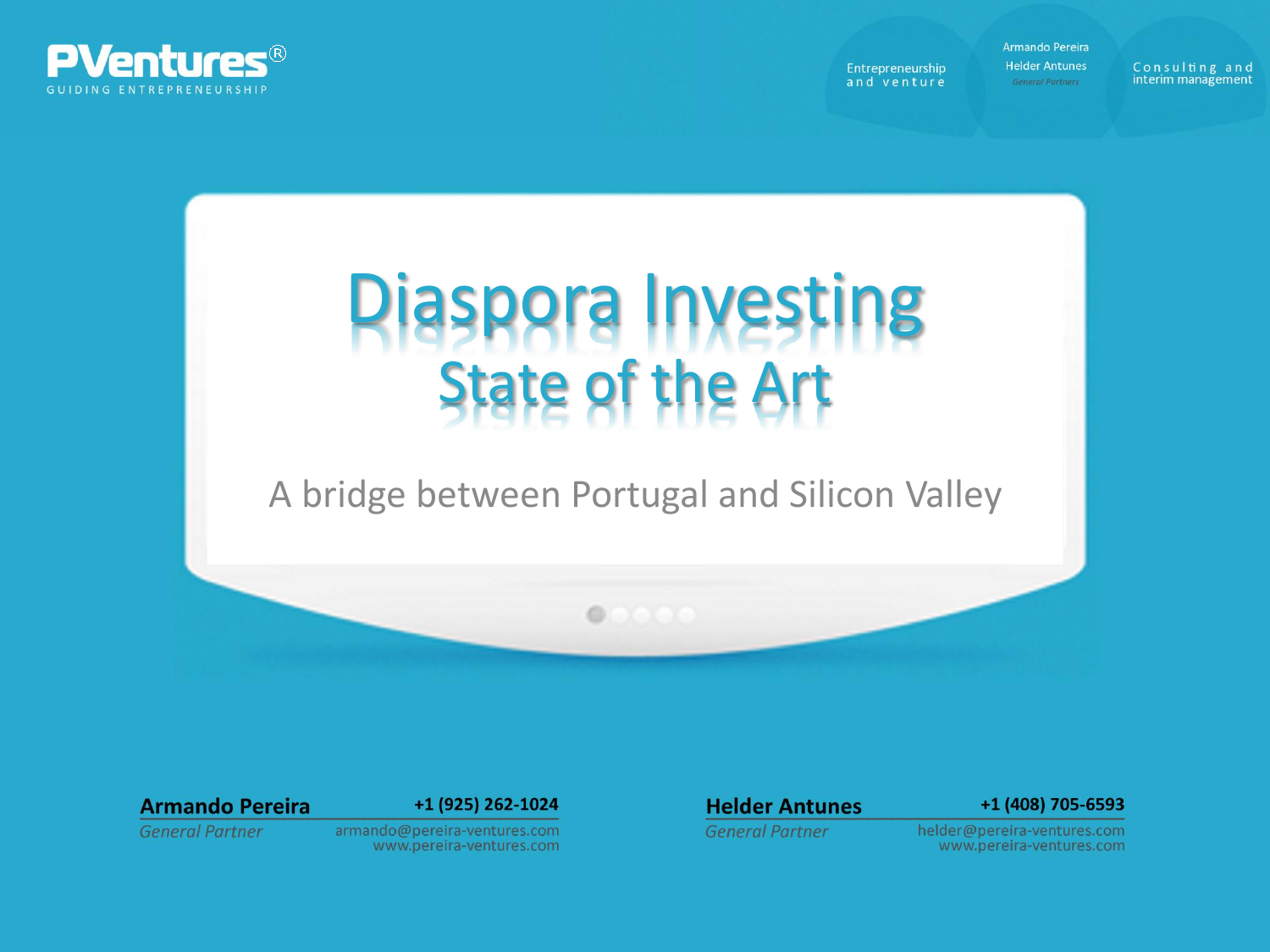# The Portuguese Experience

- Small country, limited resources, experiencing economic stress, under IMF intervention
- Lack of start-up DNA
- Limited deal flow
- Good universities and skilled manpower
- Insufficient venture capital limits growth
- Lack of options to exit investments

**PVentur**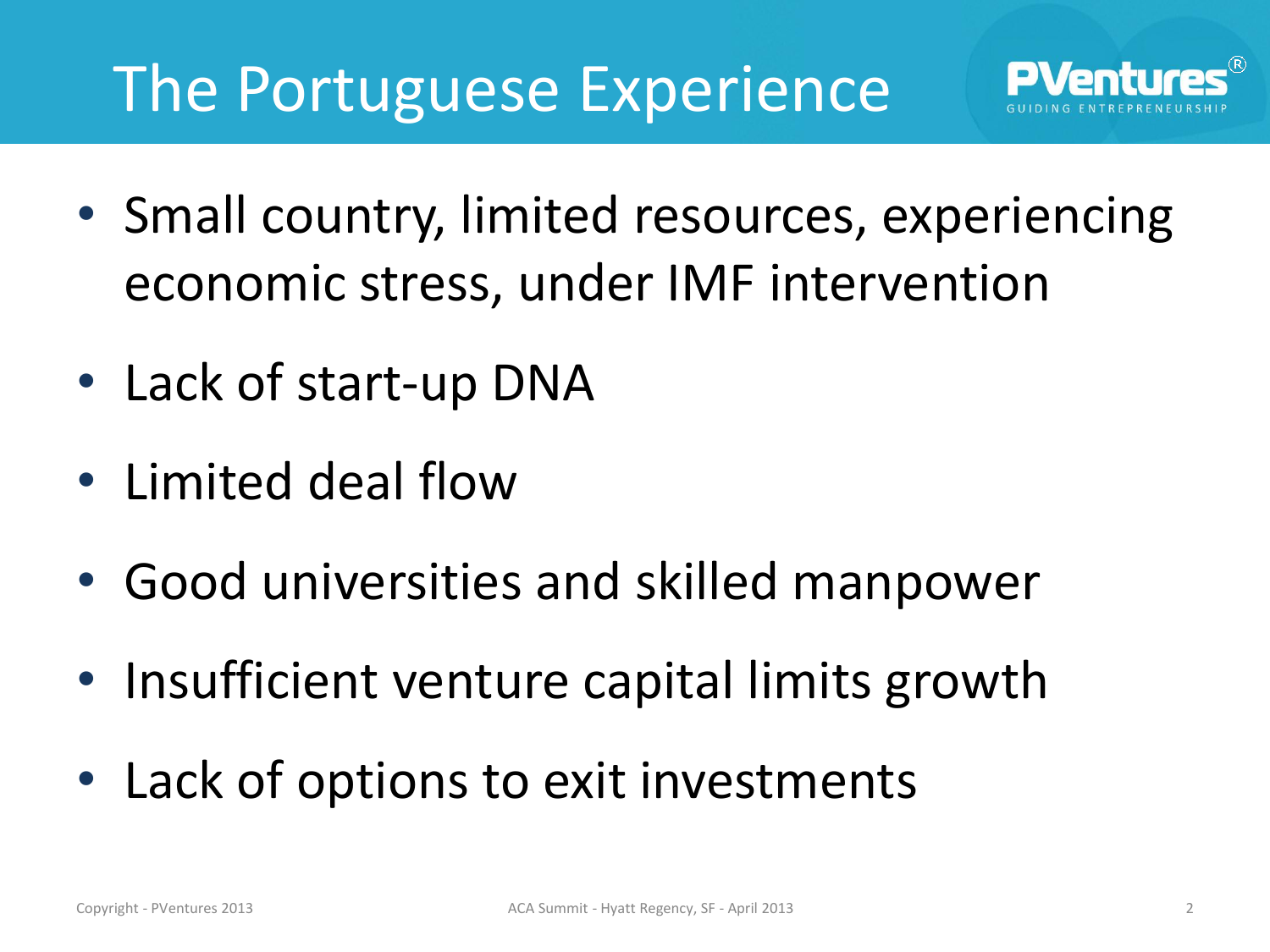

- Diaspora with critical mass,
	- and a long history in California
	- but with limited presence in high tech
	- requiring extensive training in the "angel concept"
- Diaspora offers,
	- Capital
	- Access to infrastructure and support services
	- A cultural reference for the "new arrivals"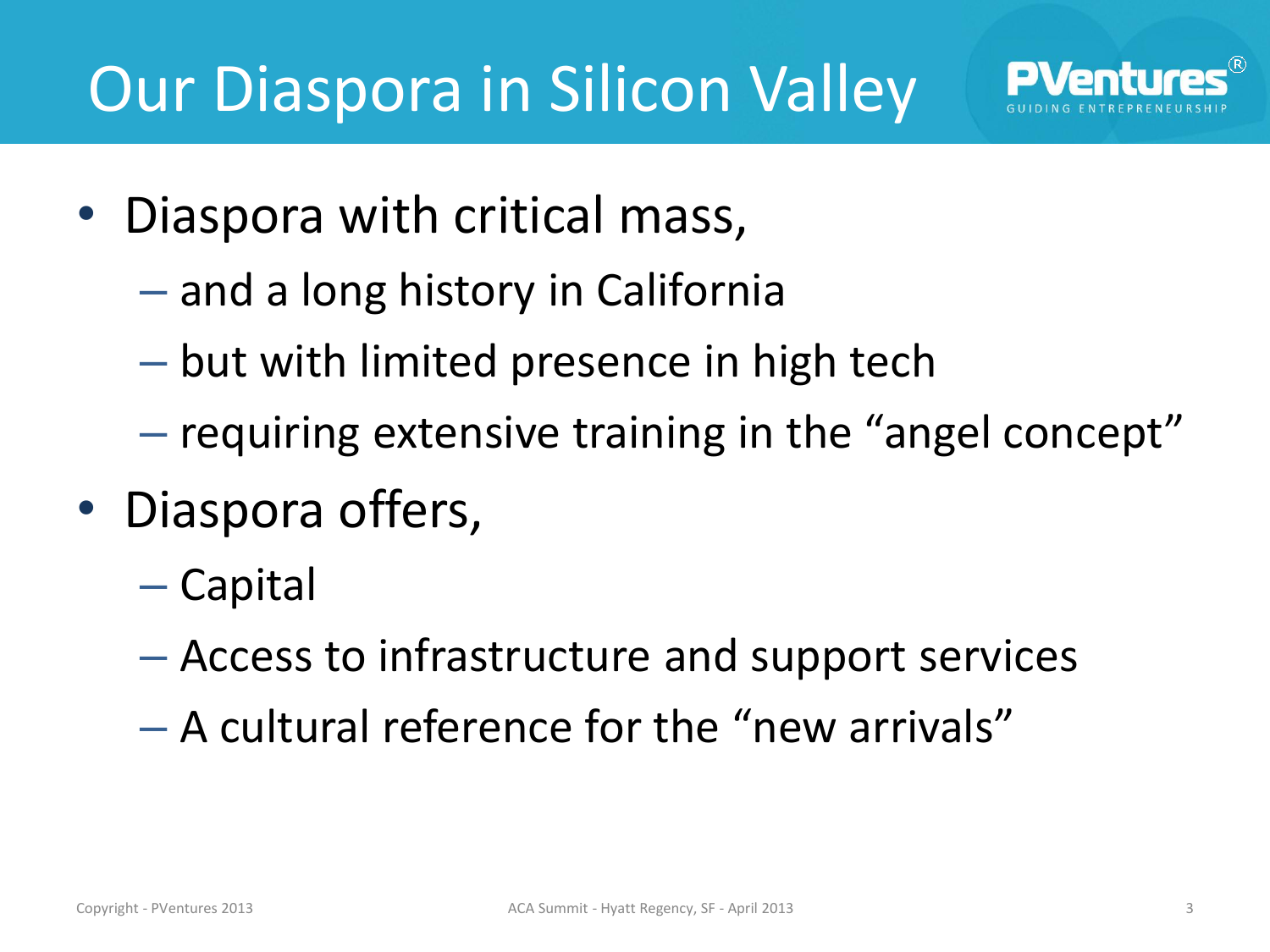

- Filtering deal flow in Portugal to pick strong teams & specific technologies
	- Partnership with universities and accelerators
- A partnership between diaspora / government
	- Providing a controlled "soft landing" of companies
- Greatest complexities come from,
	- Cap sheet structure (Europe vs. SV)
	- IPR protection
	- Team structure and division of duties

**PVentu**